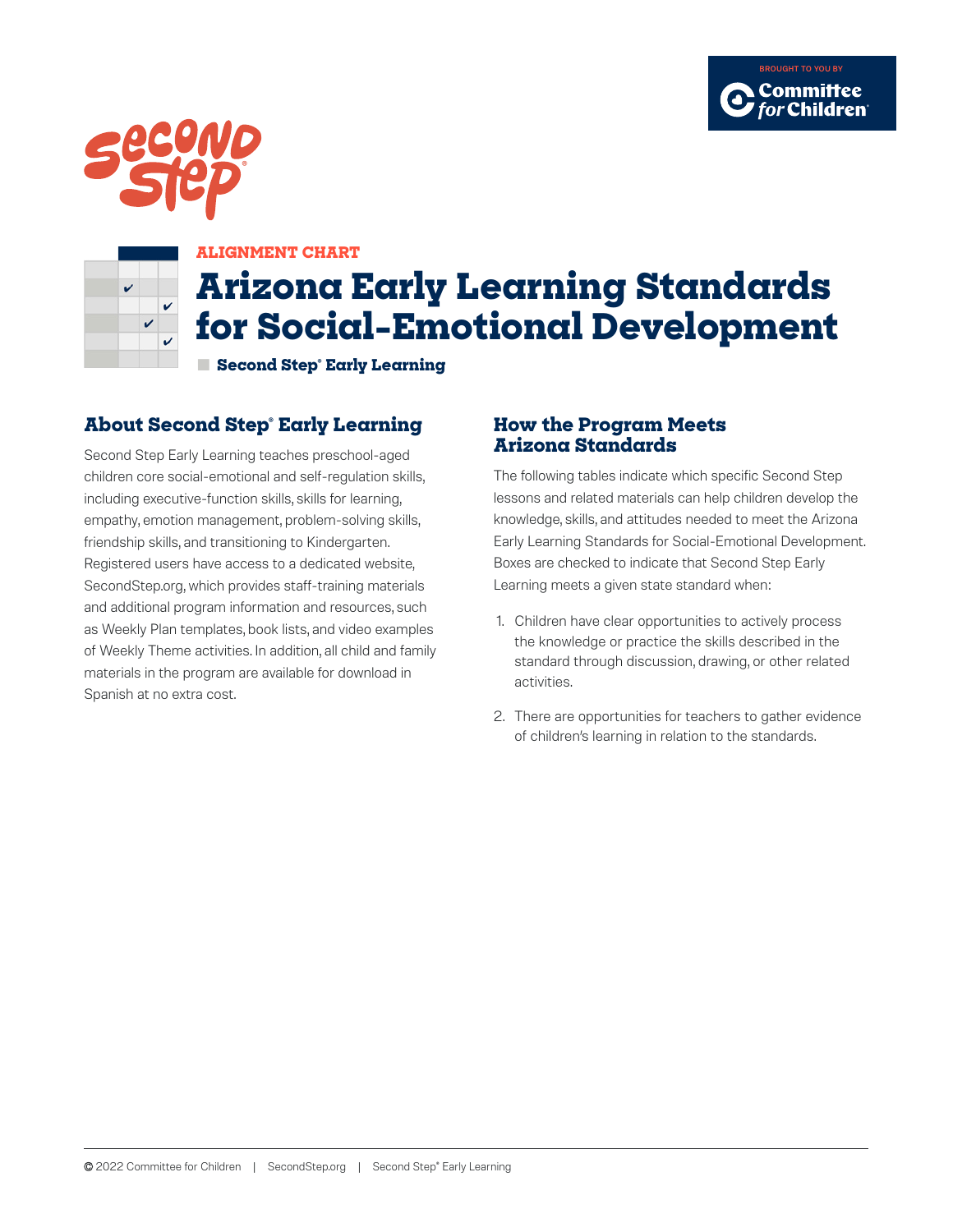# **Alignment with Arizona Early Learning Standards for Social-Emotional Development**

#### **Key Skills and Concepts**

|                            |                       |                  |                 |                        |                 |                     | ---<br>فادان المالية فالمتحافظ فالمتفق المتخاذ المتحافية              |                                      |                                    |                     |                 |                           |                               |                              |                              |                                     |                                      |  |  |  |
|----------------------------|-----------------------|------------------|-----------------|------------------------|-----------------|---------------------|-----------------------------------------------------------------------|--------------------------------------|------------------------------------|---------------------|-----------------|---------------------------|-------------------------------|------------------------------|------------------------------|-------------------------------------|--------------------------------------|--|--|--|
| <b>Skills for Learning</b> |                       |                  |                 |                        |                 |                     |                                                                       |                                      | <b>Empathy</b>                     |                     |                 | <b>Emotion Management</b> |                               |                              |                              |                                     |                                      |  |  |  |
| Focus attention            | Listen with attention | self-talk<br>Use | assertive<br>Be | directions<br>Remember | on task<br>Stay | Ignore distractions | and<br>own<br>and understand their<br>feelings<br>ldentify<br>others' | Build a vocabulary of feelings words | Begin to take others' perspectives | others<br>Listen to | empathy<br>Have | compassion<br>Express     | strong feelings<br>Understand | strong feelings<br>Recognize | down<br>Calm strong feelings | Steps<br>Calming-Down<br>the<br>Use | and language skills<br>Communication |  |  |  |

|                                 |                                                                                                                                                                            |                                                                                                  |                 |                            |                  |                           |                         |                            |               |                                                                                            |                              |                                                            |                    |                                   |                          |                                       |                              | <b>Key Skills and Concepts</b> |                                                 |                            |              |                                     |                          |                                                  |                                              |                     |                            |         |                |                                            |  |
|---------------------------------|----------------------------------------------------------------------------------------------------------------------------------------------------------------------------|--------------------------------------------------------------------------------------------------|-----------------|----------------------------|------------------|---------------------------|-------------------------|----------------------------|---------------|--------------------------------------------------------------------------------------------|------------------------------|------------------------------------------------------------|--------------------|-----------------------------------|--------------------------|---------------------------------------|------------------------------|--------------------------------|-------------------------------------------------|----------------------------|--------------|-------------------------------------|--------------------------|--------------------------------------------------|----------------------------------------------|---------------------|----------------------------|---------|----------------|--------------------------------------------|--|
|                                 |                                                                                                                                                                            |                                                                                                  |                 | <b>Skills for Learning</b> |                  |                           |                         |                            |               |                                                                                            | Empathy                      |                                                            |                    |                                   |                          |                                       |                              | <b>Emotion Management</b>      |                                                 |                            |              |                                     | <b>Friendship Skills</b> |                                                  |                                              |                     | Problem-Solving            |         |                | <b>Executive-Function</b><br><b>Skills</b> |  |
|                                 | <b>Early Learning</b><br><b>Alignment with Arizona</b><br><b>Early Learning Standards for</b><br><b>Social-Emotional Development</b><br><b>Second Step® Early Learning</b> |                                                                                                  |                 |                            |                  |                           |                         |                            |               | and                                                                                        | words                        |                                                            |                    |                                   | °S<br>$\omega$<br>Expres |                                       |                              |                                | skills<br>uage<br>Steps<br>Use the Calming-Down |                            |              |                                     |                          | Vew                                              |                                              |                     | problem                    |         |                |                                            |  |
|                                 |                                                                                                                                                                            |                                                                                                  |                 |                            |                  |                           |                         |                            |               |                                                                                            | ngs                          |                                                            | to others<br>isten |                                   |                          | elings<br>⊕<br>$\sigma$<br>Jnderstand |                              |                                |                                                 |                            |              |                                     |                          | getting the                                      | problem                                      |                     |                            |         |                |                                            |  |
|                                 |                                                                                                                                                                            |                                                                                                  |                 | with attention<br>isten    | self-talk<br>Use | sertive<br>$\sigma$<br>Be | ctions<br>ᇂ<br>Remember | Stay on task               | Ignore distra | the<br>$\overline{\sigma}$<br>$\geq$<br>$\sigma$<br>and<br>feelir<br>Identify<br>others' f | a vocabulary<br><b>Build</b> | $\bar{\Omega}$<br>others'<br>take<br>$\mathtt{S}$<br>Begin |                    | empathy<br>$\omega$<br><b>MBH</b> |                          |                                       | feelings<br>Recognize strong | down<br>Calm strong feelings   |                                                 | and lang<br>Communi        | Play fair    | veld of<br>$\omega$<br>Invite other | Veld<br>Ask to join in   | ove<br>fun<br>ave<br>$\mathbb{S}^1$<br>9S<br>Cho | $\sigma$<br>solvin<br>before<br>down<br>Calm | the problem<br>ribe | of multiple<br><b>hink</b> | attenti | <b>Working</b> | control<br>Inhibitory                      |  |
| <b>Strand</b>                   | Indicator<br><b>Concept</b>                                                                                                                                                |                                                                                                  | Focus attention |                            |                  |                           |                         |                            |               |                                                                                            |                              |                                                            |                    |                                   |                          |                                       |                              |                                |                                                 |                            |              |                                     |                          |                                                  |                                              |                     |                            |         |                |                                            |  |
|                                 |                                                                                                                                                                            | 1.1.a. Demonstrates self-confidence.                                                             |                 |                            | $\sqrt{ }$       | $\checkmark$              |                         |                            |               |                                                                                            |                              |                                                            |                    | $\vee$ $\vee$                     |                          |                                       |                              |                                |                                                 |                            |              | $\sqrt{ }$                          | $\checkmark$             |                                                  |                                              |                     | $\checkmark$               |         |                |                                            |  |
|                                 | Self-A                                                                                                                                                                     | 1.1.b. Makes personal preferences known to others.                                               |                 |                            |                  | $\checkmark$              |                         |                            |               |                                                                                            |                              |                                                            |                    |                                   |                          |                                       |                              |                                |                                                 |                            | $\checkmark$ | $\mathbf{v}$                        |                          |                                                  |                                              |                     |                            |         |                |                                            |  |
|                                 |                                                                                                                                                                            | 1.1.c. Demonstrates knowledge of self-<br>identity/autonomy.                                     |                 |                            | $\sqrt{2}$       | $\mathbf{v}$              | $\sqrt{2}$              | $\sqrt{2}$                 | $\mathbf v$   |                                                                                            |                              |                                                            |                    | $\vee$                            | $\checkmark$             |                                       |                              |                                |                                                 |                            |              |                                     |                          |                                                  |                                              |                     | V                          |         |                |                                            |  |
|                                 |                                                                                                                                                                            | 1.1.d. Displays an awareness of similarities and<br>differences between self and others.         |                 |                            |                  |                           |                         |                            |               |                                                                                            |                              | $\checkmark$                                               |                    |                                   |                          |                                       |                              |                                |                                                 |                            |              |                                     |                          |                                                  |                                              |                     |                            |         |                |                                            |  |
| <b>Emotional Skills</b>         |                                                                                                                                                                            | 1.1.e. Demonstrates developmentally appropriate<br>cultural curiosity and responsiveness.        |                 |                            |                  |                           |                         |                            |               |                                                                                            |                              |                                                            |                    |                                   |                          |                                       |                              |                                |                                                 |                            |              |                                     |                          |                                                  |                                              |                     |                            |         |                |                                            |  |
|                                 |                                                                                                                                                                            | 1.2.a. Associates emotions with words, facial<br>expressions, and body language.                 |                 |                            |                  |                           |                         |                            |               | $\checkmark$                                                                               | $\boldsymbol{\mathcal{U}}$   | $\mathbf v$                                                | $\mathbf v$        | $\checkmark$                      | $\checkmark$             | $\checkmark$                          | $\checkmark$                 | $\checkmark$                   | $\checkmark$                                    | $\boldsymbol{\mathcal{U}}$ |              |                                     |                          | $\mathbf{v}$                                     | V                                            | $\checkmark$        | $\mathbf v$                |         |                |                                            |  |
| and                             | <b>Inizing</b> and<br>sing Feeling                                                                                                                                         | 1.2.b. Identifies, describes, and expresses their<br>own feelings.                               | $\checkmark$    |                            |                  |                           |                         |                            |               |                                                                                            |                              | $\boldsymbol{\nu}$                                         |                    |                                   |                          | $\checkmark$                          |                              | $\checkmark$                   |                                                 | $\checkmark$               |              |                                     |                          | V                                                |                                              | $\mathbf v$         |                            |         |                |                                            |  |
| eness                           |                                                                                                                                                                            | 1.2.c. Identifies and describes feelings of others.                                              |                 |                            |                  |                           |                         |                            |               | $\checkmark$                                                                               | $\mathbf{v}$                 | $\mathbf{v}$                                               | $\mathbf{v}$       | $\mathbf v$                       | $\checkmark$             | $\checkmark$                          | $\vee$                       | $\checkmark$                   | $\checkmark$                                    | $\mathbf{v}$               | $\checkmark$ | $\mathbf v$                         |                          | $\checkmark$                                     | $\mathbf v$                                  | $\checkmark$        |                            |         |                |                                            |  |
|                                 |                                                                                                                                                                            | 1.2.d. Expresses feelings of satisfaction in<br>independent activities.                          |                 |                            |                  |                           |                         |                            |               |                                                                                            |                              |                                                            |                    |                                   |                          |                                       |                              |                                |                                                 |                            |              |                                     |                          |                                                  |                                              |                     |                            |         |                |                                            |  |
|                                 |                                                                                                                                                                            | 1.2.e. Expresses empathy for others.                                                             |                 |                            |                  |                           |                         |                            |               |                                                                                            |                              |                                                            | $\checkmark$       | $\checkmark$                      | $\checkmark$             |                                       |                              |                                |                                                 |                            |              | $\checkmark$                        |                          |                                                  |                                              |                     |                            |         |                |                                            |  |
|                                 |                                                                                                                                                                            | 1.3.a. Understands and follows expectations in the<br>learning environment.                      |                 | $\checkmark$               | $\checkmark$     | $\checkmark$              | $\checkmark$            | $\boldsymbol{\mathcal{U}}$ | $\checkmark$  |                                                                                            |                              |                                                            | $\checkmark$       | $\mathbf{v}$                      | $\checkmark$             |                                       |                              |                                |                                                 |                            | $\mathbf{v}$ | $\vee$                              |                          |                                                  |                                              |                     |                            |         |                |                                            |  |
|                                 | Self<br>1le2                                                                                                                                                               | 1.3.b. Adjusts behavior and adapts to transitions, daily<br>routines, and unexpected events.     | $\checkmark$    |                            | $\checkmark$     |                           | $\sqrt{2}$              | $\checkmark$               | $\checkmark$  |                                                                                            |                              |                                                            | $\checkmark$       |                                   |                          |                                       |                              | $\sqrt{2}$                     | $\mathbf v$                                     | $\sqrt{2}$                 |              |                                     |                          | $\sqrt{2}$                                       | $\sqrt{2}$                                   |                     | $\checkmark$               |         |                |                                            |  |
|                                 |                                                                                                                                                                            | 1.3.c. Chooses appropriate words and actions.                                                    | $\mathbf{v}$    | $\mathbf{v}$               | $\checkmark$     | $\checkmark$              | $\mathbf{v}$            | $\mathbf{v}$               | $\checkmark$  |                                                                                            |                              |                                                            | $\mathbf{v}$       | $\boldsymbol{\mathcal{U}}$        | $\mathbf v$              |                                       |                              |                                | $\boldsymbol{\mathcal{U}}$                      | $\mathbf{v}$               | $\sqrt{2}$   | $\vee$                              | $\vee$                   | $\vee$                                           | $\vee$                                       | $\vee$              | $\mathbf{v}$               |         |                |                                            |  |
| <b>Skills</b>                   | int                                                                                                                                                                        | 2.1.a. Expresses interest, curiosity, and trust with<br>familiar adults.                         |                 |                            |                  |                           |                         |                            |               |                                                                                            |                              |                                                            |                    |                                   |                          |                                       |                              |                                |                                                 |                            |              |                                     |                          |                                                  |                                              |                     |                            |         |                |                                            |  |
| <b>Relationships and Social</b> | $rac{5}{2}$                                                                                                                                                                | 2.1.b. Seeks support from familiar adults.                                                       |                 |                            |                  | $\mathbf{v}$              | $\mathbf{v}$            | $\checkmark$               | $\checkmark$  |                                                                                            |                              |                                                            |                    |                                   |                          | $\checkmark$                          |                              |                                |                                                 |                            |              |                                     |                          |                                                  |                                              |                     |                            |         |                |                                            |  |
|                                 |                                                                                                                                                                            | 2.1.c. Separates from familiar adult with<br>minimal distress.                                   |                 |                            |                  |                           |                         |                            |               |                                                                                            |                              |                                                            |                    |                                   |                          |                                       |                              |                                |                                                 |                            |              |                                     |                          |                                                  |                                              |                     |                            |         |                |                                            |  |
|                                 |                                                                                                                                                                            | 2.2.a. Responds when adults or other children initiate<br>interactions.                          |                 |                            |                  |                           |                         |                            |               |                                                                                            |                              |                                                            |                    |                                   |                          |                                       |                              |                                |                                                 |                            |              |                                     |                          |                                                  |                                              |                     |                            |         |                |                                            |  |
|                                 |                                                                                                                                                                            | 2.2.b. Initiates and sustains positive interactions with<br>adults and other children.           | $\mathbf{v}$    | $\checkmark$               |                  | $\mathbf{v}$              | $\checkmark$            | $\checkmark$               | $\checkmark$  |                                                                                            |                              |                                                            | $\mathbf{v}$       | $\checkmark$                      | $\checkmark$             | $\checkmark$                          |                              |                                |                                                 |                            | $\mathbf{v}$ | $\mathbf{v}$                        | $\mathbf{v}$             | $\mathbf{v}$                                     | $\checkmark$                                 | $\checkmark$        | $\mathbf{v}$               |         |                |                                            |  |
|                                 |                                                                                                                                                                            | 2.2.c. Acknowledges someone's perspective by<br>demonstrating positive ways to resolve conflict. |                 |                            |                  |                           |                         |                            |               |                                                                                            |                              |                                                            |                    |                                   |                          |                                       |                              |                                |                                                 |                            |              |                                     |                          |                                                  |                                              |                     | $\boldsymbol{\nu}$         |         |                |                                            |  |